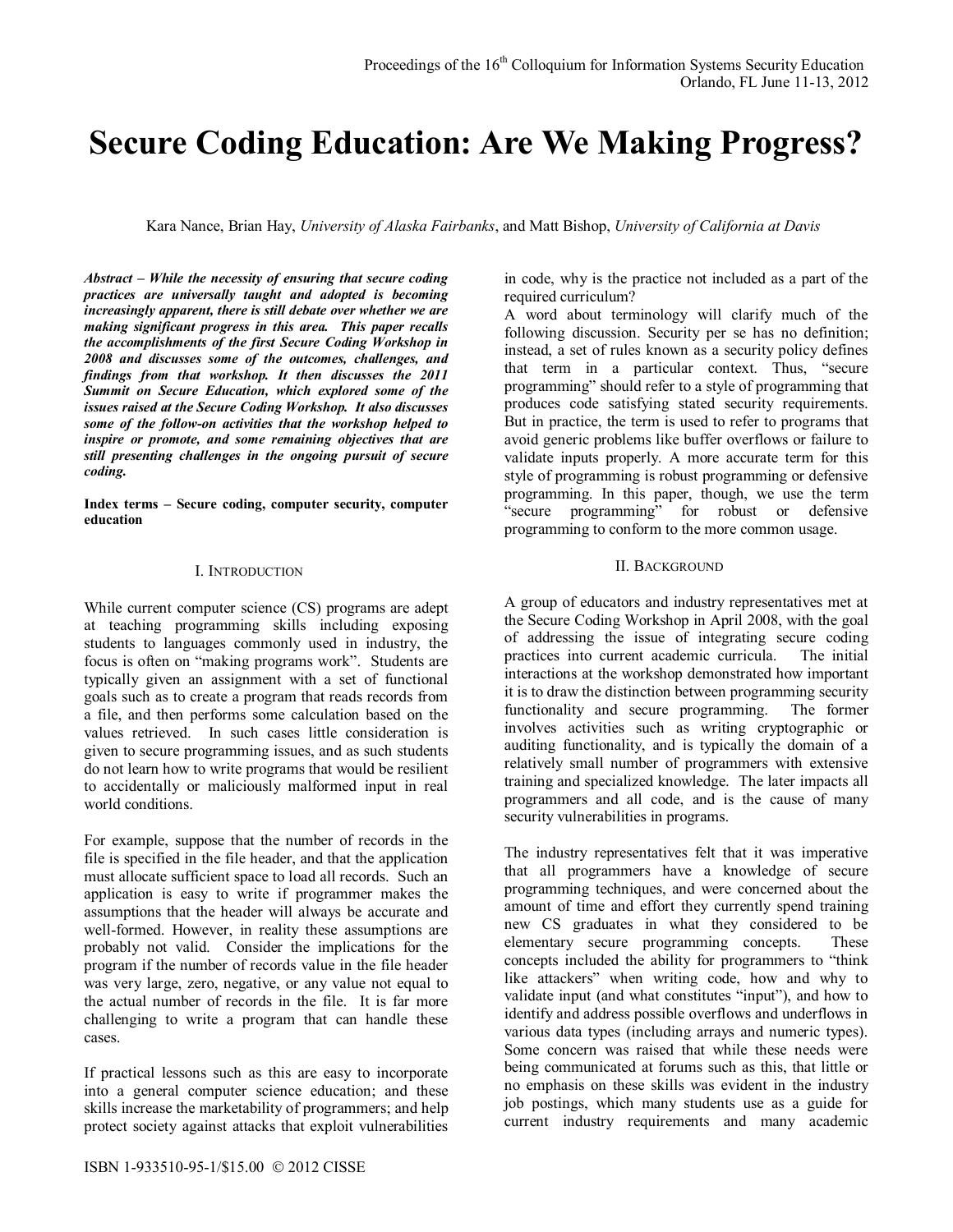departments use through Industry Advisory Boards to help shape and guide curriculum.

The group also identified several challenges in the addition or integration of secure programming material into the CS curriculum. While secure programming is of great interest to the workshop participants, this is not necessarily true for all faculty members, nor is it the only topic competing for inclusion in the CS curriculum. Curricula are already extremely full and finding a place to add material is very difficult, even supposing that a faculty consensus can be reached on which material to add.

The addition of secure programming techniques to existing assignments, or the replacement of existing assignments with new exercises which include secure programming requirements is also an area that presents some challenges. Many of these assignments are designed to allow students to focus on a particular concept, and any attempt to integrate other requirements must be undertaken carefully to ensure that the original goals at the core of the assignment are not negatively impacted. As such, there is little point in teaching students to program securely when they fail to grasp the myriad of other important concepts that must also be taught to CS students.

While the workshop participants all had an interest and experience in security and secure programming, this is not necessarily true of the wider body of instructors and faculty members which also presents a challenge to the integration of secure programming practices throughout the current curriculum. Students can often take security specific classes which are taught be faculty with expertise in that field. However, such classes tend to produce students who are suited to programming security functionality, but generally don't address a wide enough population to ensure that all CS students have a baseline level of secure programming knowledge. As such, exercises must be designed in such a way that instructors throughout the curriculum can easily integrate secure programming material in their classes, whether or not they posses extensive security expertise.

#### III. GOALS

As a group, the participants defined the following specific goals:

- 1. Identify areas in the CS curriculum where secure programming concepts or exercises could be introduced.
- 2. Develop and exchange exercises that promote secure programming practices.
- 3. Identify methods for disseminating secure programming materials to the wider academic

community, and in particular to those instructors who do not currently have a strong secure programming or security background.

4. Identify areas in which industry can assist academia in educating students in secure coding practices.

#### IV. OUTCOMES

Three curricular areas were identified with the goal of creating and sharing exercises appropriate to various levels in the CS curriculum. These categories included introductory classes, web programming, and software engineering. (Operating systems was also debated as a potential topic, but not selected for a focus area.) The potential for teaching secure programming concepts in each of the selected curricular areas is discussed in the following section.

# *A. Introductory Classes*

This section focused on the CS1 and CS2 classes - the first two classes in the CS major and CS0, which equates to the pre-major programming class offered by many institutions. At this level, students are being introduced to the core CS concepts, and much of the time is spent on programming assignments in languages such as C++ or Java. Students in these classes are often expected to have some limited programming experience, either from a CS0 class or high-school. It is in these classes that students are exposed to good programming practices including the use of internal and external documentation, code formatting, testing strategies, and the development of problem solutions prior to programming. The inclusion of secure programming practices at this stage will ensure that students do not have to "unlearn" insecure practices; however, care must be taken to ensure that assignments and lectures remain tightly focused on the primary goal of these classes, which is to introduce students to the fundamental tools for writing computer programs to solve problems.

There are, however, several avenues in which secure programming can be introduced in these classes without overly burdening the instructor or the students. The first approach is to introduce secure programming in the context of program robustness. While many programs written and demonstrated in these classes are trivial, they often incorporate many of the issues that cause problems in more realistic programs, such as user input and mixed data types. For example, an assignment may require students to write a simple phone book application, where the user is asked to enter a name and phone number for several users. A robust version of such a program may check to ensure that a valid phone number and name is entered. Students can then discuss what "valid" means in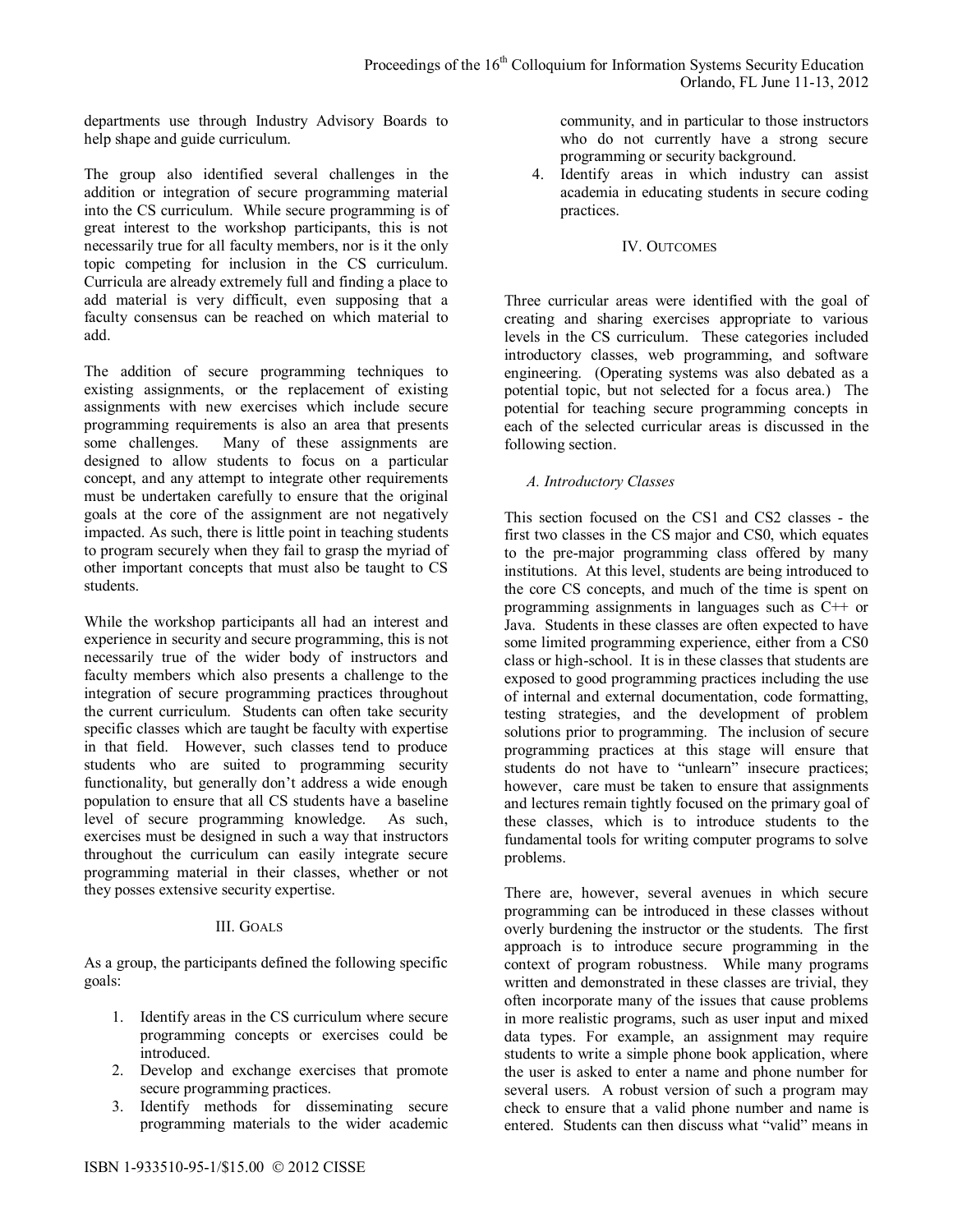this context, and write the code to check for and responds appropriately to valid and invalid input.

Another function of these early classes is to help the students develop testing strategies, which often initially involve demonstrations that programs work with valid input. However, as the students develop expertise, their approaches to testing can be directed to include demonstrations that invalid input is also handled correctly, with emphasis on choosing good test cases that provide coverage of a wide range of possible inputs.

Lecture material in these introductory classes can also include demonstrations and discussions of the extent to which common secure programming issues (e.g., failure to properly validate user input) can have catastrophic consequences, such as the ability to run arbitrary code on a system, or bypass authentication at a website as a result of carefully malformed input. While few students are likely to fully grasp the details of such vulnerabilities at this point, the more important point to relay at this stage is that a failure to use secure programming techniques can be more serious than the program just crashing.

# *B. Web Programming*

Many students are exposed to web development as they experiment with programming during their university careers, and often manage web servers and even write web based applications. This is an area where secure programming techniques are critical, as access is not limited to local users but is typically available to remote users from anywhere on the Internet. This may be the first environment they encounter in their programming careers in which the specter of malicious user is very real, and as a result the failure to use secure programming techniques is likely to result in either a compromise of their server or of the clients that connect to it, depending on the attack used.

In many cases the underlying concepts are no different from other environments. For example, validation of input is vital in the web environment, but the much of the problem lies in carefully identifying what input may be problematic. For example, a site which accepts user's comments, which are then displayed to other users must take care that input that could be interpreted by the browser (such as HTML tags or JavaScript) is handled very carefully.

Exercises applicable to this environment range from very short and simple "servers" which have limited functionality but demonstrate some common issues with web programming to advanced fully featured environments such as Web Goat.

## *C. Software Engineering*

While software engineering generally is introduced later in the curriculum, it does provide an excellent opportunity to discuss the "process" of secure coding, and the techniques that can help support secure coding. Three areas that were suggested for introduction of secure coding concepts into software engineering included case studies, code review, and version control.

Arguably, the field of software engineering evolved as the result of failed large projects and these projects provide a rich arena to demonstrate the importance of secure coding. Development of a pool of case studies in this area would provide information on secure coding while allowing students the opportunity to learn from the mistakes of others.

1. Code Review

Code review is an important part of the effort to produce secure code. Manual code reviews can be useful in validating (or invalidating) the assumptions made by the original developer, and such reviews can be conducted within the scope of almost any class in the CS curriculum by swapping assignment solutions between students and having them review each other's code.

Automated tools can also help in this effort, and it can again be a very interesting exercise to expose students to these tools, either on their own code or on code written by others. These tools typically provide extensive reports, but the results generally require careful review by a human to eliminate false positives, and in some cases to understand the reasons for real security problems identified by the tool.

2. Version Control

There are, of course, many reasons to use source code control systems (SCC) in the normal course of business. From the perspective of secure coding, the use of SCC provides some specific advantages:

- The ability to easily determine what changes were made between software versions, and at what point an exploitable section of code may have been inserted or removed. For example, if version 1.53 of a particular software program was found to have an exploitable function, it can be easily determined when the code was inserted (giving a range of versions that may also be exploitable).
- The ability to determine which of a group of programmers was responsible for each line of code. This can be used to determine which team members are in need of training in secure coding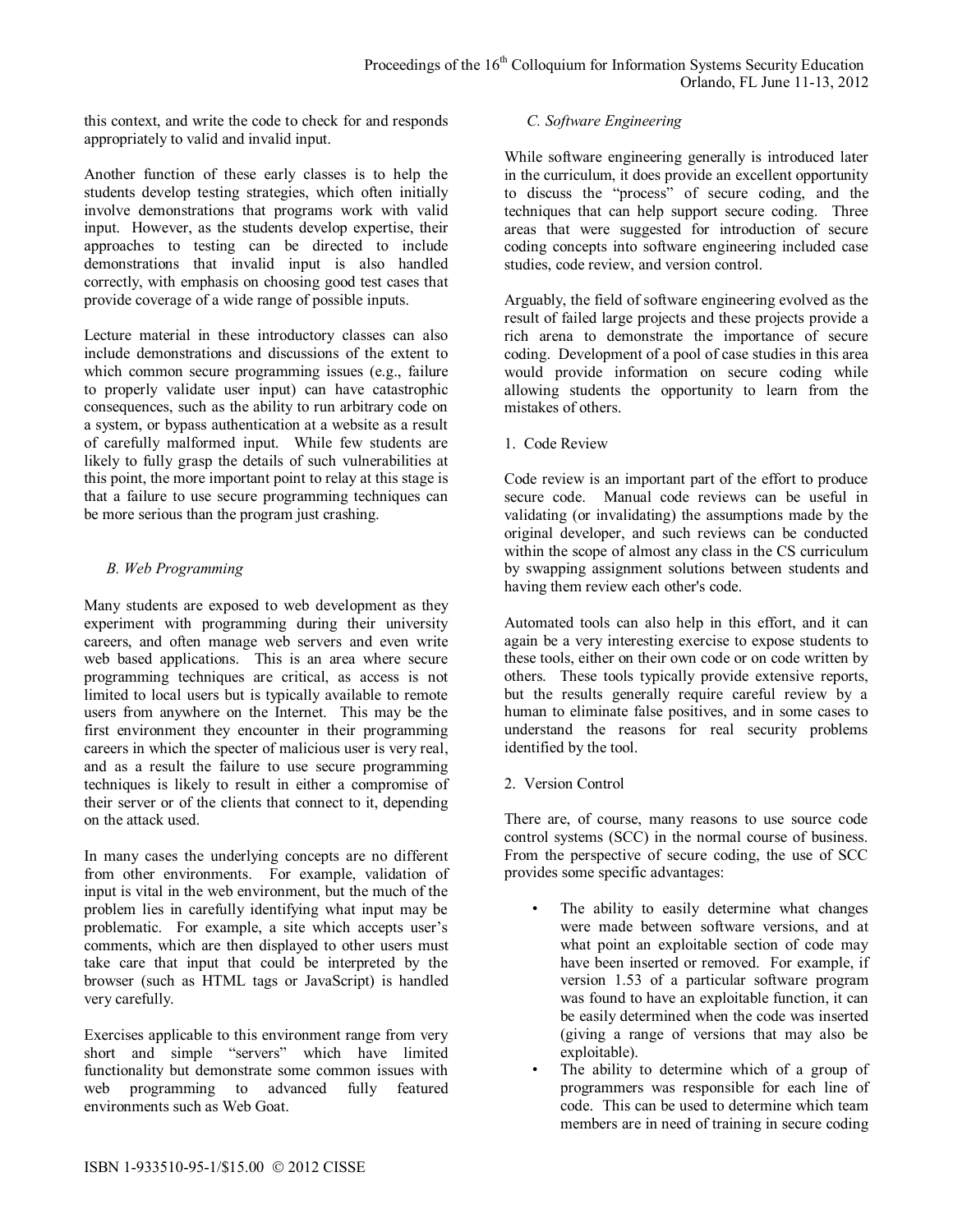practices (e.g., if Alice performs rigorous input validation whereas Bob does not, it is possible to provide appropriate and targeted training to rectify that situation).

## *D. Summary*

The workshop provided examples of one way to improve the state of education in secure programming, and the participants explored several other ideas. After the workshop, several participants examined ways to incorporate secure programming into a curriculum [1, 2, 3, 4, 5, 6] through projects funded by the National Science Foundation.

The NSF Course Curriculum and Laboratory Improvement (CCLI) grants funded creation of a framework for developing materials that emphasize secure coding [1]. The framework includes background incorporating a real-life example, a problem-related security lab, a checklist to assist students in demonstrating mastery, and analysis-discussion questions which provide the opportunity to demonstrate critical thinking skills as well as providing immediate feedback to the instructors [7].

Even when the material is created, environments to support the material must be developed and disseminated. One way to do this is to deploy exercises as virtual machines, so that instructors and students can download pre-configured systems that can be safely used for secure coding exercises. One example of this is the NSF-funded SEED materials available at no-charge [3]. These exercises utilize two virtual machines on which a large number of security-related exercises, including secure coding, can be performed.

While running local VMs is one approach to provide a wide range of students and educators with high-quality materials, another is to deploy the VMs in a remotely accessible environment and make them available to others. The SEED VMs, for example, have been deployed in the NSF-funded Remotely Accessible Virtualized Environment (RAVE) [6], and students can work through those exercises as though they were running the VMs locally. This ensures that any VM activities that might be harmful to the local workstations or networks is completely isolated within the RAVE environment. Other advantages of this approach are:

- 1. VM performance is equal for all students, no matter what how their local computer is configured or what resources it has.
- 2. The same VMs can be accessed from any network connected location, so students can start

to work through exercises in class, and complete it from their home computer.

3. Instructors and students can simultaneously access the same VM, allowing assistance to be provided whether the student and instructor are in the same room or in different parts of the country.

The workshop made progress in several areas; most notably recognizing that the teaching of secure programming had to be pervasive across the computer science curriculum, and identifying ways in which industry could help improve the state of education in this area. How to do this, though, was not explored.

V. THE SUMMIT ON EDUCATION IN SECURE SOFTWARE

In 2010, the NSF funded a Summit on Education in Secure Software (SESS), with the goal of developing a set of "road maps" to help institutions develop methods of teaching secure programming. Its specific objectives quoting from the summit report [8], were:

- 1. To have cybersecurity stakeholders from academia, government, industry, and certification and training institutions discuss the goals of teaching secure programming and the current state of that teaching;
- 2. To use that discussion as the basis of a collaborative effort to suggest new approaches and improve existing approaches, to improve the quality of that education, and to enable it to reach a broader audience; and
- 3. To outline a comprehensive agenda for secure software education that includes objectives for different audiences, teaching methods, resources needed, and problems that are foreseen to arise.

The Summit arrived at these objectives by considering 6 groups of students. Students at 4-year academic institutions were divided into computer science and noncomputer science students; community college students were a separate group, as were K-12 students, computer science professionals, and non-computer science professionals. Each group needed to learn something about computer security, although what Summit participants thought each group should know varied among the groups. These recommendations were put into "road maps", each of which had a common structure.

First came a description of what the members of the group should know; then followed a set of methods that might educate the students appropriately, and what resources would be needed to achieve the desired educational goals. A key component of the road maps lists expected and possible barriers or hindrances to meeting these goals (the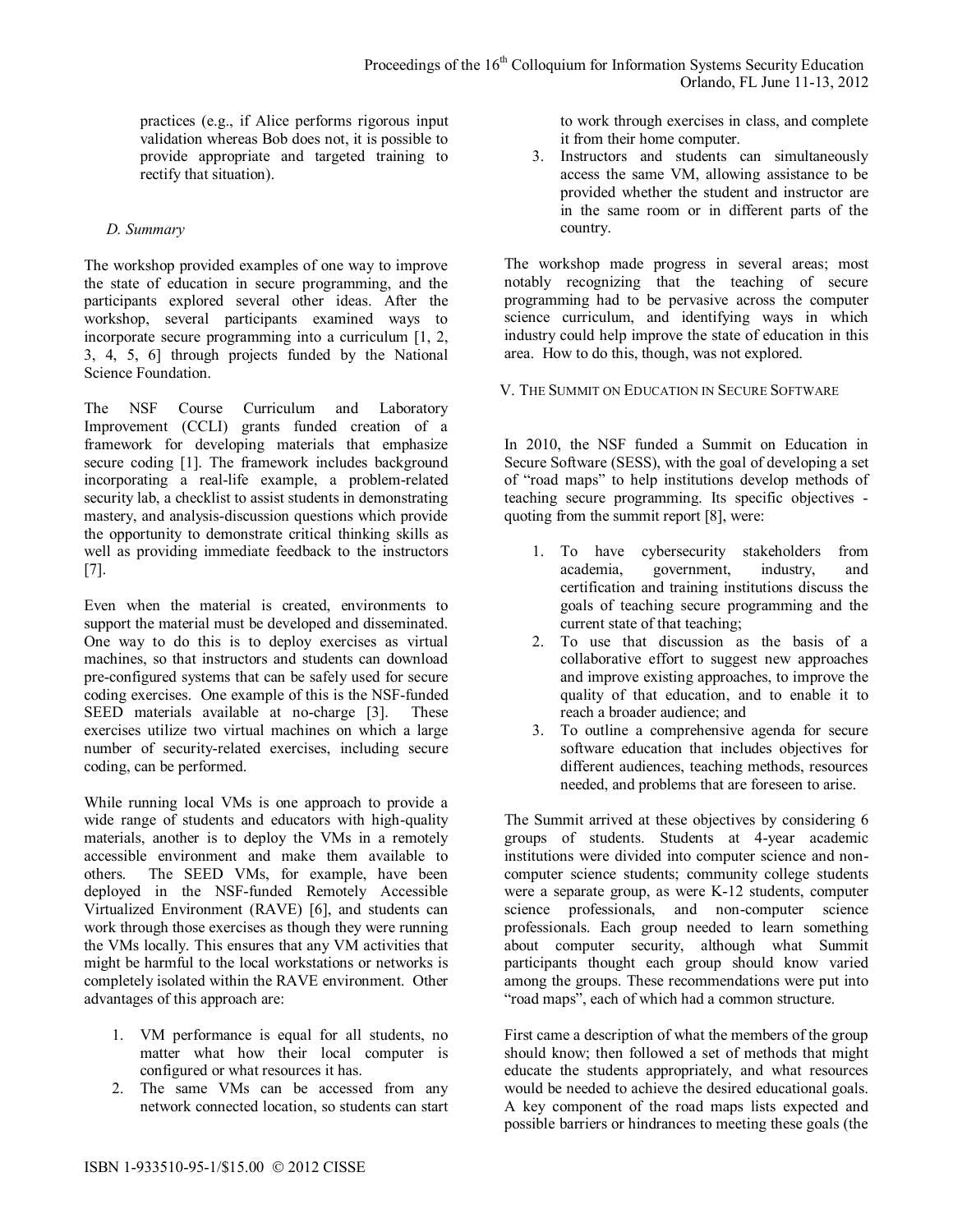"potholes"). Then, the road map makes specific recommendations for meeting the desired educational goals despite the existence of the "potholes". In essence, the road maps take a vision of what anyone who programs should know about writing secure programs, and views that through the different lenses of the constituent groups. The end result is to teach programmers how to write secure programs, and analyze existing programs for robustness problems; and to provide a foundation for nonprogrammers, so if they begin to program, they will have the proper mindset to think about secure programming. That foundation will also help them identify poorly written programs even though they may not be able to write any programs themselves.

A key observation emerging from SESS was that the environment in which the system is designed, deployed, operated, and decommissioned plays a critical role in secure programming. For example, the specific measures needed to ensure a robust program to be used on a special-purpose processor (where all inputs are known and constrained) are different than those for a program to be run on a general-purpose processor (where inputs are unconstrained). This leads to several other observations.

First, understanding security requires a holistic approach, and must be an integral part of the design and implementation rather than be added on afterwards. (This is why current "patching" mechanisms are so flawed from the security point of view.) Next, knowing the principles underlying security leads to more secure coding, as does knowing about software development frameworks. Understanding how attacks work, and being able to identify potential points of attack (the so-called "attack surface") also allows the programmer to incorporate countermeasures. This includes realizing that all frameworks have weaknesses that create problems in programs that a knowledgeable attacker could exploit. Part of secure programming is coming up with strategies and tactics to overcome these problems, and using tools to aid in the development and validation of programs.

The SESS participants recommended the following to improve the state of education in secure software [8]:

- 1. We need more faculty who understand both the importance of secure programming, and who will require students to practice it.
- 2. These faculty will need support to ensure the students do practice secure programming; this includes additional security content in textbooks or supplements, and labs or clinics to reinforce the practice of secure programming in student programs.
- 3. Establishing professional enrichment opportunities in this area for all educators will

heighten their awareness of the need for better, more robust programming and its principles.

- 4. Integrating computer security content (including ways to think about security) into existing technical and non-technical courses will reach students in a much wider variety of disciplines.
- 5. A required computer security course should focus on technical topics for computer science majors, and on raising awareness of basic ideas and issues of computer security for non-majors.
- 6. The cross-discipline education will require innovative teaching methods to inculcate an understanding of computer security basics to the various constituencies.
- 7. Because of the lack of resources for training and education in academia, government, and industry, organizations in all three groups should encourage partnerships and collaborate on the development of curricula to meet their needs.
- 8. Metrics to measure the effectiveness of educational techniques in specific environments will help assess progress towards meeting the educational goals for secure programming of the institution.
- 9. Finally, the role of computer security professionals in key business and government policy decisions must be highlighted, so they are consulted when appropriate.

The Summit concluded that emphasizing the role software plays in our society will emphasize the importance of writing good, solid code—something that is critical to the development of high assurance systems, and to the successful, effective use of ordinary computers.

# VI. CONCLUSION

Most introductory programming classes focus on good coding style, which—essentially—is all that secure coding is. But after that class, rarely are students required to practice those precepts; the only issue is whether the program works in the general case.

The Workshop on Secure Coding discussed incorporating exercises to demonstrate the need for, and principles of, secure programming in general computer science classes.

The Summit on Education in Secure Software provided a set of more general frameworks for teaching secure programming including identifying potential problems (the "potholes"). Its goal was to provide information and advice to institutions that wished to emphasize secure programming in their curriculum. How to implement its recommendations, and which ones to implement, will depend on the institution's goals, environment, resources, and organizations.